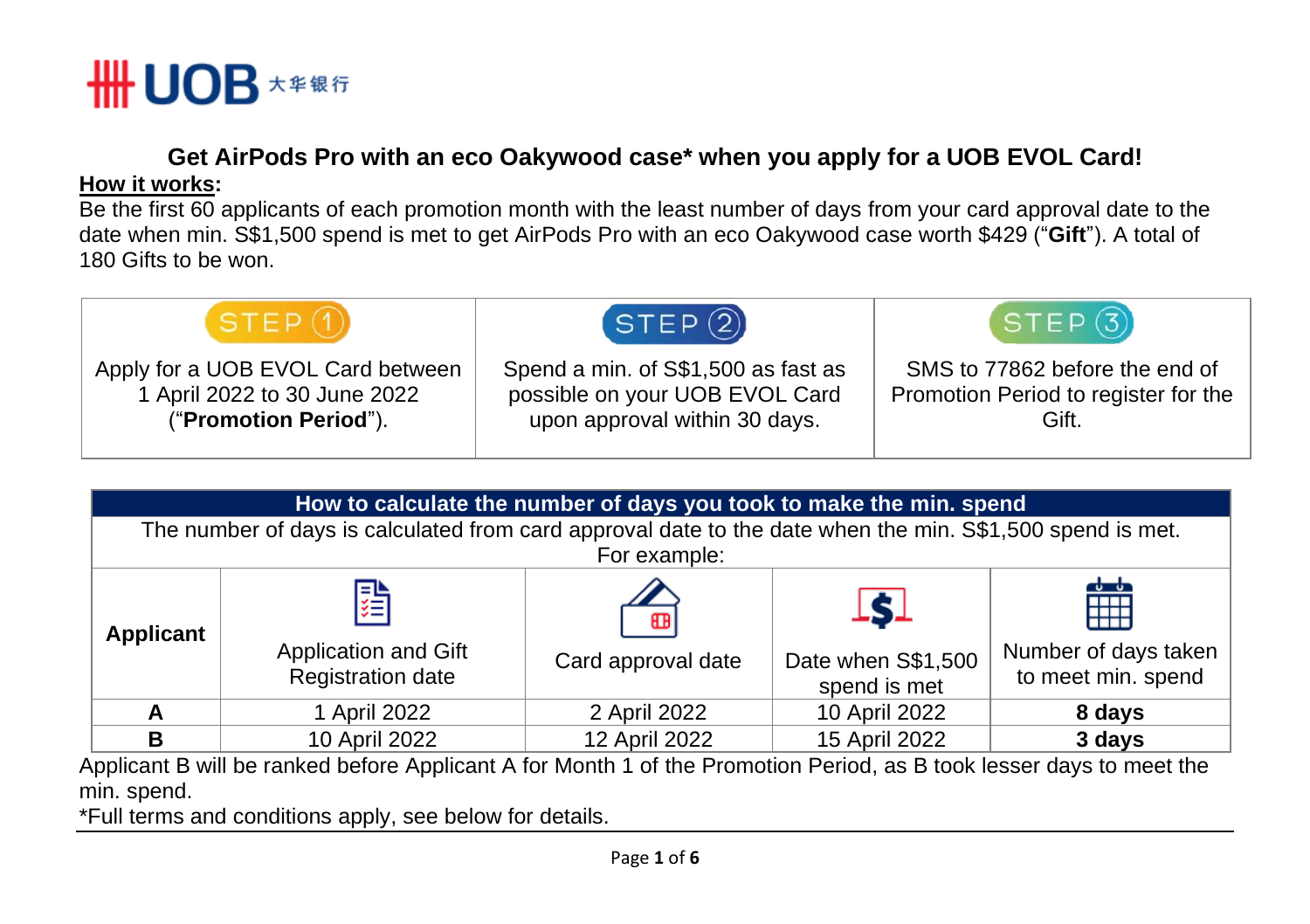

### **Terms & Conditions for UOB EVOL Card AirPods Pro with an eco Oakywood case Promotion**

#### 1. **Promotion**

- 1.1. This UOB EVOL Card AirPods Pro with an eco Oakywood case Promotion ("**Promotion**") is valid from 1 April 2022 to 30 June 2022 (both dates inclusive) ("**Promotion Period**"). By participating in this Promotion, you are deemed to agree to be bound by the terms and conditions of this Promotion (the "**Terms**").
- 1.2. This Promotion is only open to individuals who are new-to-UOB credit cards.
- <span id="page-1-0"></span>1.3. To participate in this Promotion, you must satisfy all of the following conditions:
	- (a) you must successfully submit an application for a new UOB EVOL credit card issued by United Overseas Bank Limited ("**UOB**") in Singapore as a principal credit cardholder ("**UOB EVOL Card**") during the Promotion Period (the "**Application**");
	- (b) your Application must be approved by UOB during the Promotion Period;
	- (c) you must activate your UOB EVOL Card issued pursuant to your Application and charge a total of at least S\$1,500 worth of Eligible Transactions (as defined below) to your UOB EVOL Card within 30 days from your UOB EVOL Card approval date (the "**Qualifying Spend**"); and

(Example: If your UOB EVOL Card approval date falls on 30 June 2022 and you have charged a total of at least S\$1,500 to your UOB EVOL Card within 30 days (i.e. by 30 July 2022), you are still eligible to participate for this Promotion as long as you successfully register for this Promotion within the Promotion Period.)

(d) successfully register for this Promotion via SMS to 77862 using your Singapore mobile number registered with UOB within the Promotion Period using the following format (the "**Registration**"):

## **EVOLGIFT**<space>**Last 4 alphanumeric characters of your NRIC**

(Example: SMS "EVOLGIFT 123A" to 77862 if your last 4 alphanumeric characters of NRIC is "123A")

- 1.4. UOB has the right at its discretion to approve or decline any Application and is neither obliged to give any reason or prior notice on any matter concerning the Application nor be liable to any party.
- <span id="page-1-1"></span>1.5. If you are amongst the first 60 participants of each Promotion Month as stated in the table below to satisfy all of the conditions in Clause [1.3 above,](#page-1-0) you shall be eligible to receive one (1) AirPods Pro with an eco Oakywood case worth \$429 (the "**Gift**"):

| <b>Promotion Month</b> | <b>Application Date</b>      |
|------------------------|------------------------------|
| Month 1                | 1 April 2022 – 30 April 2022 |
| Month 2                | 1 May 2022 – 31 May 2022     |
| Month 3                | 1 June – 30 June 2022        |

- 1.6. For the purposes of this Promotion:
	- (a) **"Eligible Transactions"** shall mean retail transactions for the purchase of goods and/or services successfully charged to your UOB EVOL Card and posted on UOB's systems but excluding the Excluded Transactions (as defined below).
	- (b) "**Excluded Transactions**" shall mean: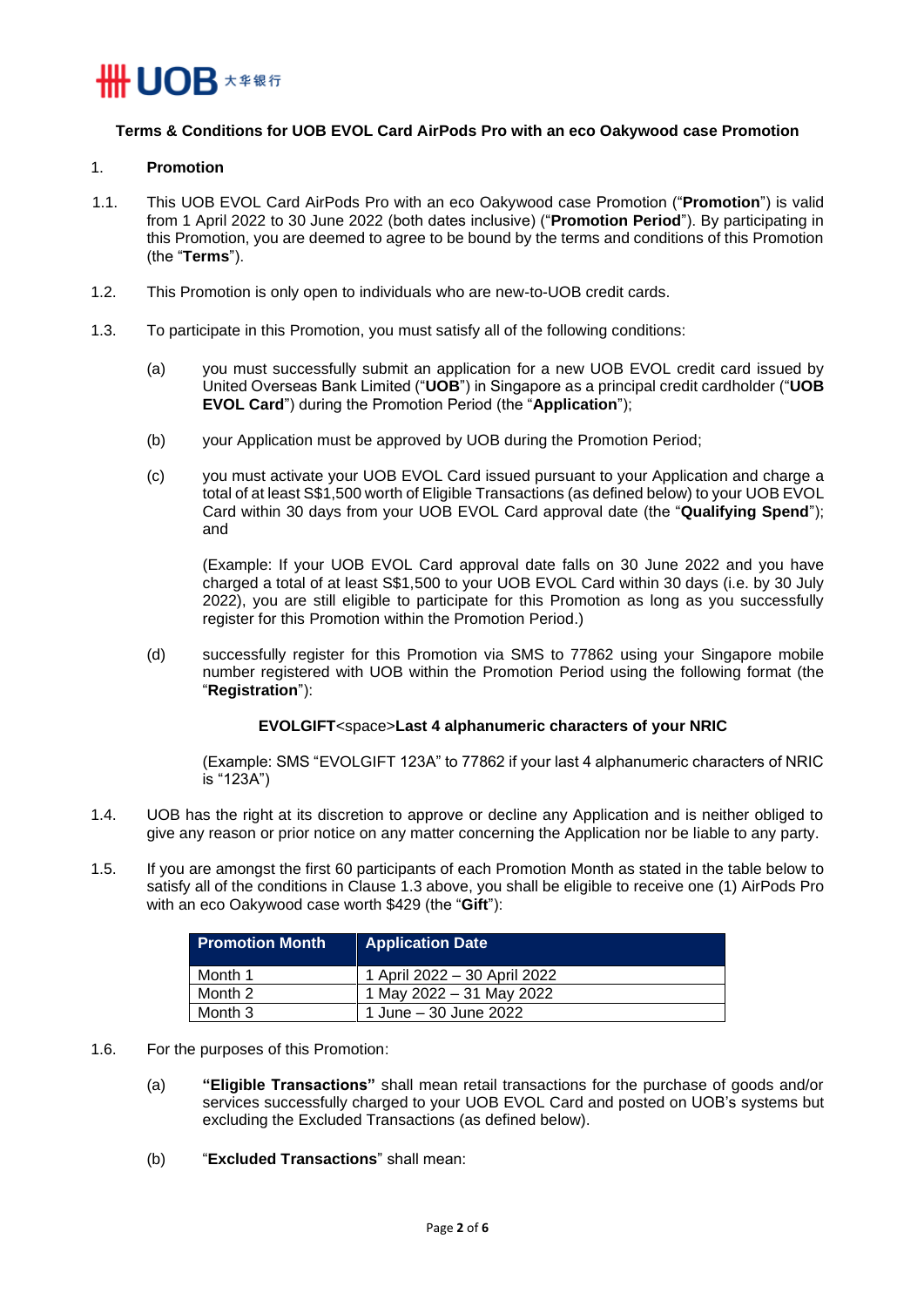# **\ UOB ★ # # #**

- (i) Cash advances;
- (ii) Balance and/or fund transfers;
- (iii) NETS and NETS-related transactions;
- (iv) Monthly instalments under 0% Instalment Payment Plan and SmartPay;
- (v) Any payment of fees and charges (including but not limited to annual fees, administrative fees, interest charges, finance charges and/or late payment fees) imposed by UOB;
- (vi) Any credit card transaction that is subsequently cancelled, voided, refunded or reversed for any reason;
- (vii) Any transaction classified under one or more of the following Merchant Category Codes (the "**MCC**"):

| <b>MCC</b> | <b>Description</b>                                                  |  |
|------------|---------------------------------------------------------------------|--|
| 4829       | Wire Transfer/Remittance                                            |  |
| 5199       | Nondurable Goods                                                    |  |
| 5960       | Direct Marketing - Insurance Services                               |  |
| 6012       | Member Financial Institution–Merchandise and Services               |  |
| 6050       | Quasi Cash-Financial Institutions, Merchandise and Services         |  |
| 6051       | Quasi Cash-Merchant (Non-Financial Institutions - Foreign Currency, |  |
|            | Non-Fiat Currency, Cryptocurrency)                                  |  |
| 6211       | Securities-Brokers and Dealers                                      |  |
| 6300       | <b>Insurance Sales/Underwrite</b>                                   |  |
| 6513       | Real Estate Agents & Managers - Rentals                             |  |
| 6529       | Quasi Cash-Remote Stored Value Load-Financial Institute Rentals     |  |
| 6530       | Quasi Cash-Remote Stored Value Load-Merchant Rentals                |  |
| 6534       | Quasi Cash-Remote Money Transfers                                   |  |
| 6540       | Stored Value Card Purchase/Load                                     |  |
| 7349       | Clean/Maint/Janitorial Serv aka Property Management                 |  |
| 7511       | Quasi Cash - Truck Stop Trxns                                       |  |
| 7523       | Automobile Parking Lots and Garages                                 |  |
| 7995       | Gambling - Betting, including Lottery Tickets, Casino Gaming Chips, |  |
|            | Off-Track Betting, and Wagers at Race Tracks                        |  |
| 8062       | Hospitals                                                           |  |
| 8211       | Schools, Elementary and Secondary                                   |  |
| 8220       | Colleges, Universities, Professional Schools and Junior Colleges    |  |
| 8241       | Schools, Correspondence                                             |  |
| 8244       | Schools, Business and Secretarial                                   |  |
| 8249       | Schools, Trade and Vocational                                       |  |
| 8299       | Schools and Educational Services-Not Elsewhere Classified           |  |
| 8398       | Charitable and Social Service Organizations                         |  |
| 8661       | <b>Religious Organizations</b>                                      |  |
| 8651       | <b>Political Organizations</b>                                      |  |
| 9211       | Court Costs including Alimony and Child Support                     |  |
| 9222       | Fines                                                               |  |
| 9223       | <b>Bail and Bond Payments</b>                                       |  |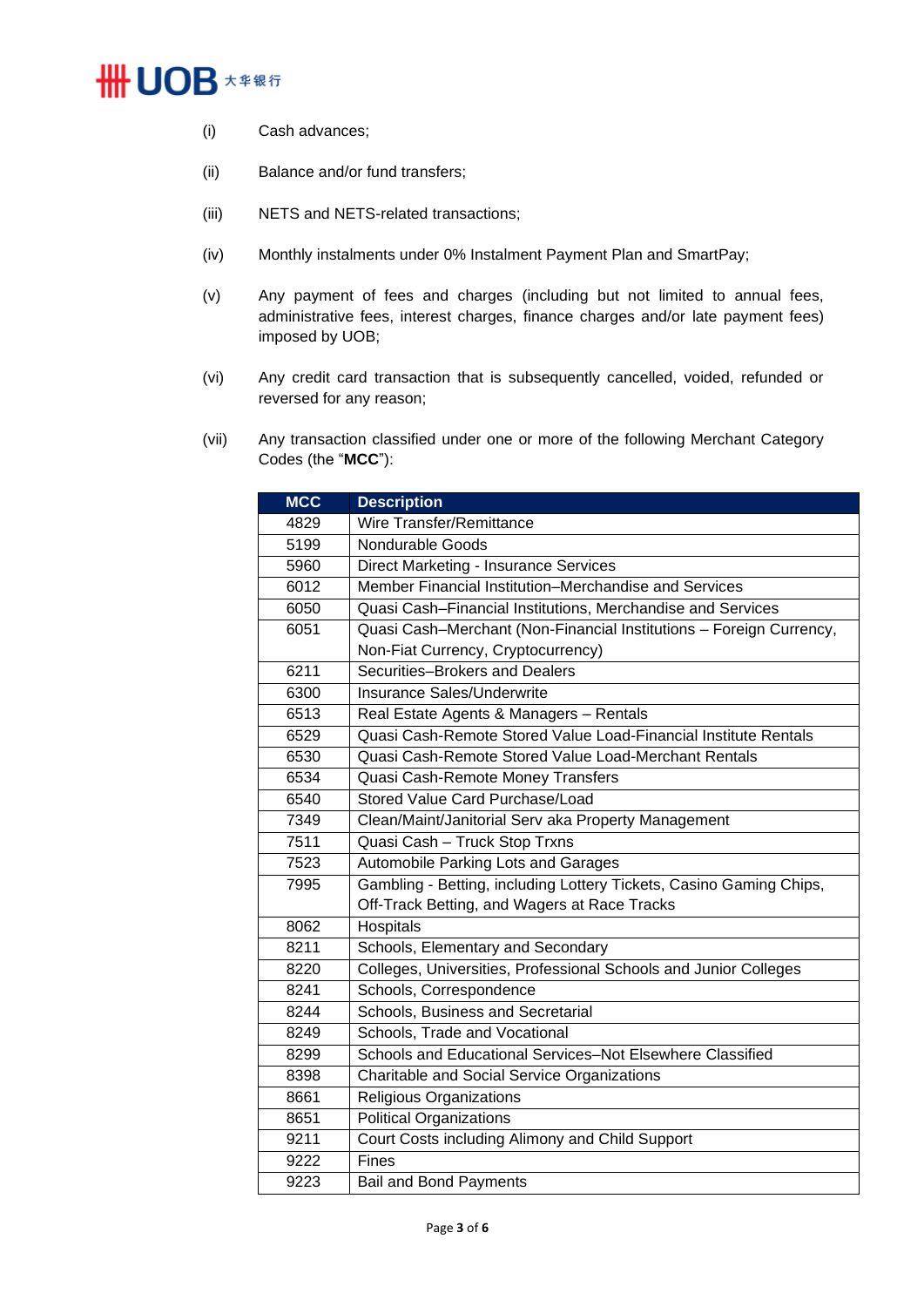

| 9311 | Tax Payment                                  |
|------|----------------------------------------------|
| 9402 | Postal Services-Government Only              |
| 9405 | Intra-Government Purchases-Government Only   |
| 9399 | Government Services—not elsewhere classified |

- (viii) Any top-ups or payment of funds to payment service providers or prepaid accounts;
- (ix) Any transaction consisting of/containing the following references:

| AXS*                  | PAYPAL* PLUS500       |
|-----------------------|-----------------------|
| CITYINDEX*            | PAYPAL* PLUS500.COM   |
| EZ LINK*              | PAYPAL * CAPITALROYA  |
| EZ-LINK *             | PAYPAL * BIZCONSULTA  |
| EZLINK*               | Saxo Cap Mkts Pts Ltd |
| <b>EZLINKS*</b>       | SKR*PLUS500CY LTD     |
| <b>FLASHPAY*</b>      | SKR*SKRILL.COM        |
| NETSFLASHPAY*         | <b>TRANSIT*</b>       |
| MB * MONEYBOOKERS.COM | TRANSIT LINK*         |
| <b>OANDA ASIA PAC</b> | <b>TRANSITLINK*</b>   |
| <b>OANDAASIAPA</b>    | WWW.IGMARKETS.COM.SG  |
| PAYPAL * OANDAASIAPA  | WWW.MYEZLINK.COM.SG   |
| <b>PLUS500</b>        | WWW.PLUS500.CO.UK     |
| PLUS500UK LIMITED     | SP Digital*           |
| AMAZE* TRANSIT*       | <b>SP Services*</b>   |

- 1.7. For the avoidance of doubt:
	- 1.7.1. UOB reserves the right at any time to amend the list of Eligible Transactions and the list of Excluded Transactions in its sole discretion and without any prior notice or giving any reasons.
	- 1.7.2. Eligible Transactions made in foreign currencies will be converted into Singapore dollars based on UOB's then prevailing exchange rate applicable at the time of exchange and the Singapore dollar amount posted on UOB's system will be used for the purposes of computing the Qualifying Spend under this Promotion.
	- 1.7.3. The Eligible Transactions charged by a principal holder of a UOB EVOL Card may be aggregated with the Eligible Transactions charged by the supplementary holder of that UOB EVOL Card for the purposes of computing the Qualifying Spend under this Promotion.

#### 2. **Gift**

- 2.1. If you have satisfied all of the conditions in Clause[s 1.3](#page-1-0) an[d 1.5 above,](#page-1-1) you shall be eligible to receive the Gift.
- 2.2. You will be notified via SMS by 31 October 2022 (or such other date as UOB may determine in its sole discretion) if you are eligible to receive the Gift based on your Singapore mobile number in UOB's records (the "**Redemption Notification**").
- 2.3. The Redemption Notification set out details on the redemption of your Gift. UOB reserves the right to decline any redemption of the Gift if any one of the requirements set out in the Redemption Notification is not met at the time of redemption. No replacement will be issued for a lost, stolen or destroyed Redemption Notification. The Gift must be redeemed during the redemption period specified in the Redemption Notification. UOB will not extend the redemption period for any reason whatsoever.
- 2.4. For the avoidance of doubt: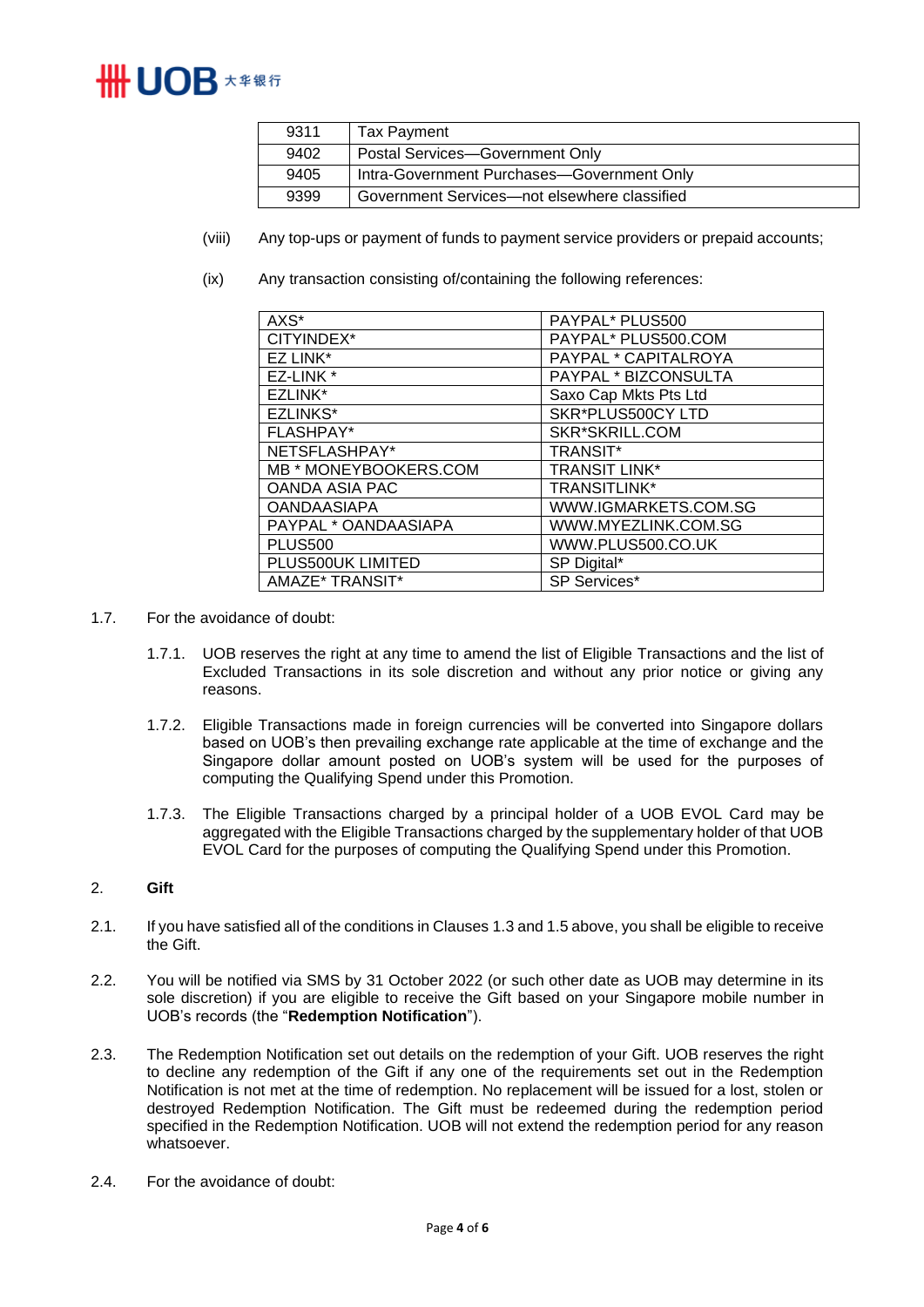# 

- 2.4.1. Your UOB EVOL Card account must be active, valid, subsisting and/or in good standing at all times as determined by UOB in its sole discretion. In the event that your UOB EVOL Card account is delinquent, voluntarily or involuntarily suspended, closed or terminated or suspended for any reason whatsoever before your redemption of the Gift, the Gift shall be forfeited and you shall not be entitled any compensation or payment whatsoever.
- 2.4.2. UOB may at its sole discretion forfeit the Gift, or, if already awarded, reclaim the Gift at your expense (whether by deducting any of your UOB account(s) or otherwise) without payment, compensation, or having to give any reason whatsoever if your principal UOB EVOL Card account applied for under this Promotion is closed or terminated within nine (9) months from the date such account was opened.
- 2.5. Gifts are on a first-come-first-served basis, whilst stocks last and subject to availability. UOB shall not be required to notify and/or update on the stock availability of the Gifts.
- 2.6. You are only entitled to redeem one (1) Gift under this Promotion.
- 2.7. The Gift is not exchangeable for cash, credit or kind, in full or in part, and is not replaceable if lost or stolen. No reservation, refund or exchanges of the Gifts are allowed.
- 2.8. UOB may substitute any of the Gifts with any item of equivalent or similar value, without prior notice or reason or being liable to any person.
- 2.9. The Gift is supplied by third party merchants and UOB is not an agent of the merchant and/or supplier of any of the Gifts. Accordingly, UOB makes no warranty or representation as to the quality, value, merchantability or fitness for purpose of the Gift and UOB assumes no liability or responsibility for the acts or omissions of the merchants or any non-performance or defects in the Gift. Any disputes regarding the Gift are to be resolved directly with the merchant and/or supplier of the Gift. UOB shall not be required to assist or act on your behalf in communicating with the merchant and/or supplier of the Gift. For the purposes of this clause, "Gift" includes any products and/or services provided by third party merchants in connection with the use and/or redemption of the Gift.
- 2.10. Sending and receiving SMS is dependent on a SMS vendor, an independent telecommunication authority or service provider or such other third party which is engaged by UOB for the Promotion and UOB shall not be responsible for any undelivered, lost or delayed SMS sent to and/or received. You shall pay and be solely responsible for all fees and charges imposed by their service providers for the sending and/or receipt of any SMS in connection with the Promotion.

## 3. **General**

- 3.1. The following persons shall not be eligible to participate in the Promotion:
	- (a) individuals who have cancelled their principal UOB credit card(s) six (6) months prior to the commencement of the Promotion Period;
	- (b) individuals who are existing principal holders of a UOB credit card at the time when their Application is approved;
	- (c) individuals whose UOB account(s) is/are voluntarily or involuntarily suspended, cancelled, closed or terminated at any time;
	- (d) individuals whose UOB account(s) is/are not active, valid, subsisting or in good standing or delinquent or unsatisfactorily conducted as may be determined by UOB at its sole discretion;
	- (e) individuals who are mentally unsound, facing legal incapacity or are incapable of handling their affairs, deceased, insolvent, bankrupt or have any legal proceedings (or any threat) of any nature instituted against them; or